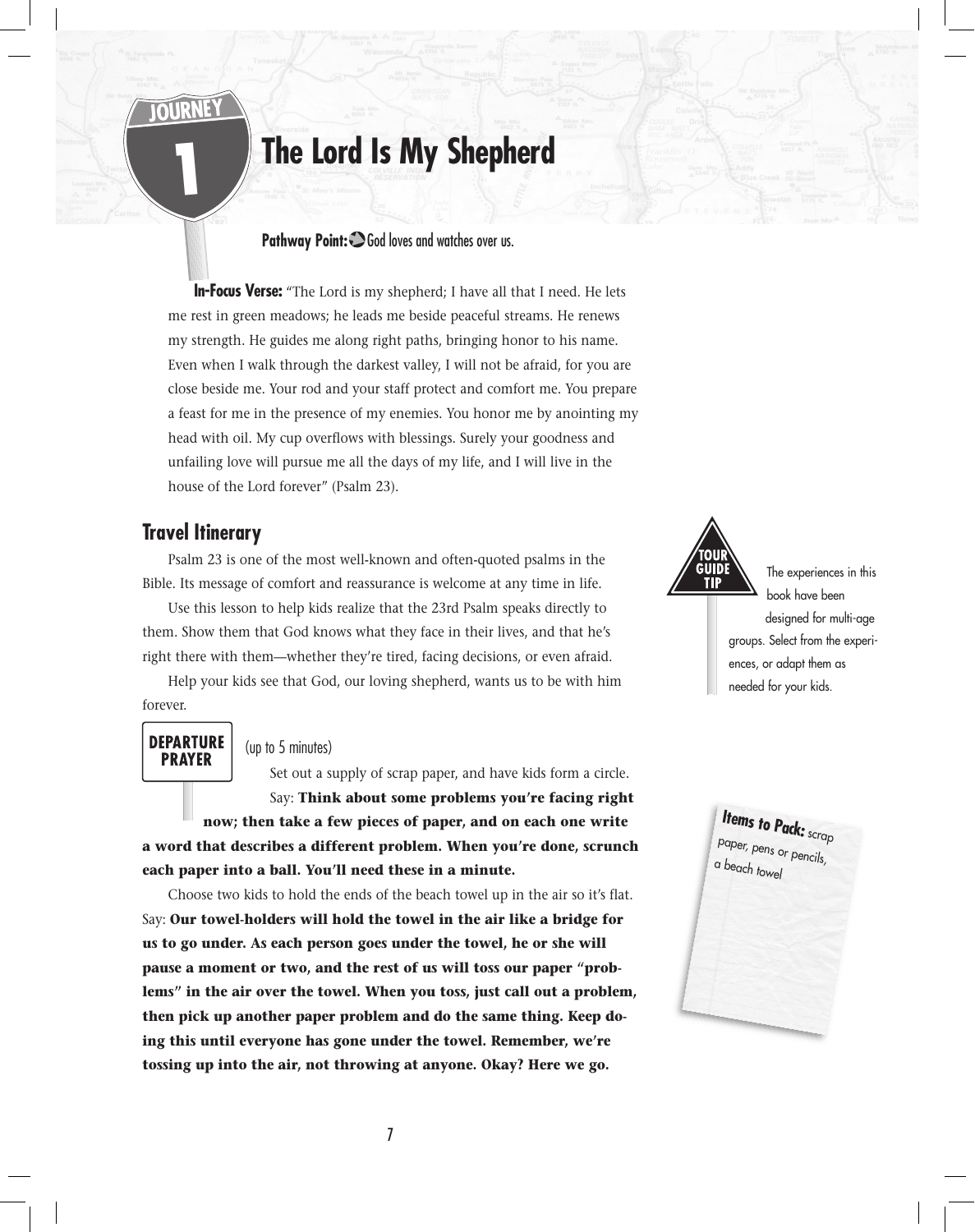

If this game gets a little loud—have fun with it! Kids will have fun, and they'll remember what they've **learned** 

In biblical times, the youngest son usually aot the job of shepherd, which was looked on as a necessary, but lowly, position.

Items to Pack: Bible, white paper, white or lightcolored crayons, dark crayons, paper clips

Form a line on one side of the towel, and let kids take turns ducking under the towel, pausing, and moving to the other side. As each child goes under the towel, other kids will toss their paper wads into the air, pick up new paper wads from the floor, and continue to throw them into the air and call out problems. During the game, rotate kids to hold the towel so everyone gets a chance to walk under it.

After a few minutes, call time. Ask kids to gather the paper problems and sit in a circle with you. Make sure everyone has at least one.

Ask: • **What was it like to be under the towel when the paper problems were flying?**

**• How is this like the way God loves and cares for us?**

Say: **Just as the towel gave us protection in our game, God's love for us is kind of like an umbrella that gives us protection in real life. Of course, some of you got bonked on the head in our game. And in life, we all face problems sometimes. But even if God allows problems, he's always, always with us. God loves and watches over us.** 

**Let's thank God for his wonderful and powerful love. We'll go around the circle, and each person will place a paper problem in the middle of the circle and thank God for loving us when we face that particular problem. You may want to say something like, "Thank you, God, for loving us when we face problems at school." No matter how many paper wads you have, just say one problem. I'll start.**

Begin the prayer by placing a paper wad in the circle and thanking God for being with us when we face the problem you name. Then go around the circle and let each child contribute. Close the prayer by thanking God for his love and care for us.

Keep the paper wads for use in the Story Excursion experience.



#### (10 minutes) **Big Plans**

In this experience, kids will discover that God has a plan for their lives, just as he did for David.

Gather kids and say: Let's find out more about how  $\bigcirc$  God **loves and watches over us. In the coming weeks, we're going to look at parts of the 23rd Psalm in detail. Today we're going to look at the whole psalm.**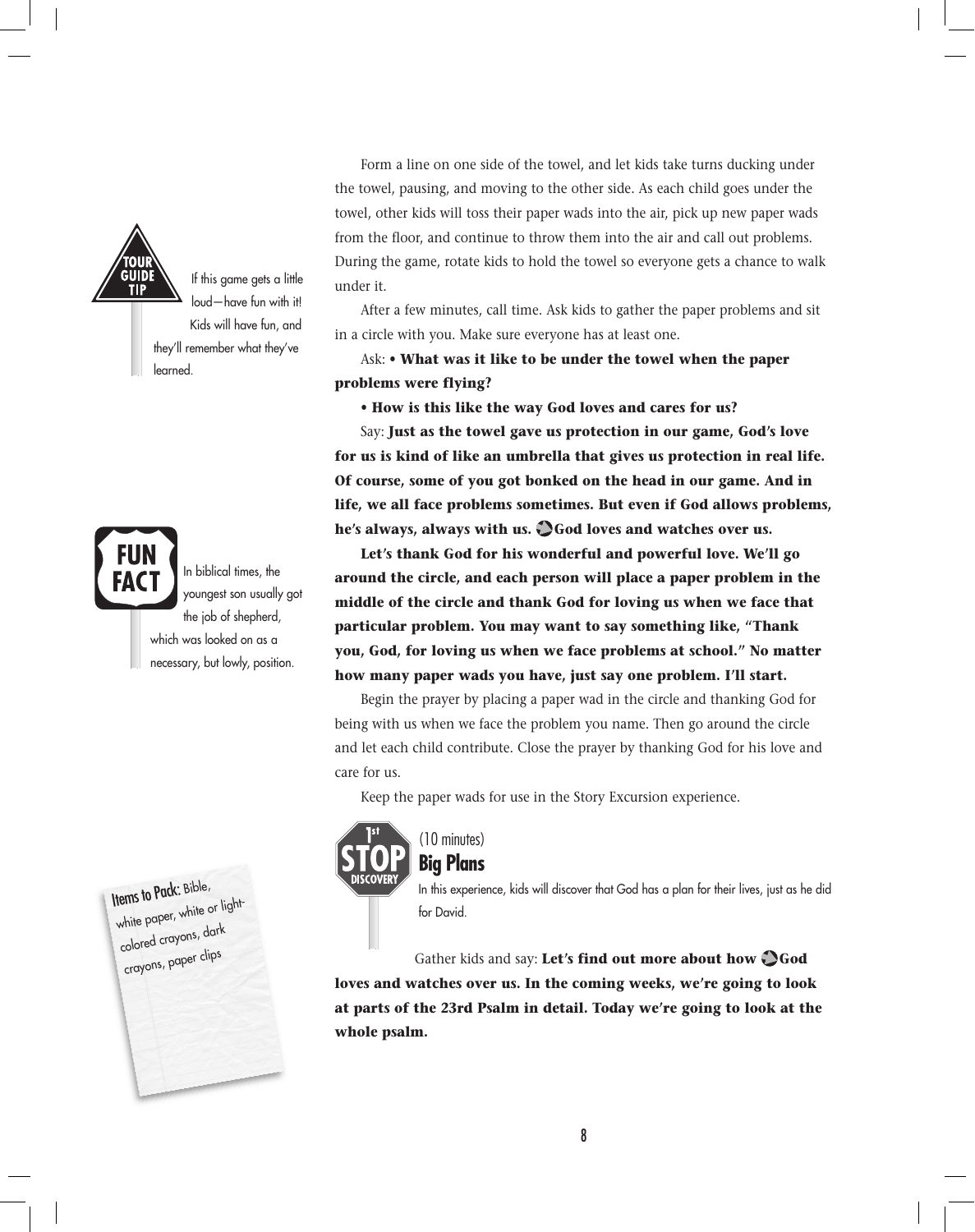**A man named David wrote the 23rd Psalm. David was an important person in the Bible. He was even a relative of Jesus—he lived many years before Jesus, of course. But David didn't start out so important. He started out as a simple shepherd boy, and he ended up being king!**

**None of the good things in David's life would've happened without God's love and care. It's the same way with us. God loves and watches over us throughout our entire lives.**

**Right now, you're still young. But God has big plans for your life. The Bible says so. Listen to what the Bible says.** Read aloud Jeremiah 29:11. **Now think of a dream or hope you have for your life. While you're thinking, I'll pass out supplies.**

Give each person a sheet of white paper, a white or light-colored crayon, a dark crayon, and a paper clip.

Say: **Use your light-colored crayon to write a word or draw a picture that shows something good you hope for in your life. Maybe someday you'd like to be a great athlete, a person who works with animals, someone who teaches children, or someone who tells others about God's Word. Or maybe there's something you're hoping for right now, like doing better in school!**

 Give kids time to write or draw. When everyone has finished, say: **Now use your dark-colored crayon to color over all of what you just wrote or drew.**

As kids are coloring, say: **Sometimes we face worries and may think God isn't caring for us. David wrote some psalms that asked God to hurry up and protect him or that asked God not to forget him.**

**But God never forgot David, and he never forgets us. God is always watching out for us. God loves and watches over us—all the time—even if we can't quite see it. I'll show you what I mean.**

Show kids how to use the edge of a paper clip to scratch away the dark crayon coloring on their paper. What they wrote or drew with the light-colored crayon will reappear.

Say: **Look! Your hope for something good is still there, even when you couldn't see it.**

Ask: • **How is the dark coloring like our problems or worries?**

**• What can we do to help us remember that, no matter what's going on in our lives, God's still watching over us?**

Say: **God's love and care are always with us. Sometimes we get so** 



Younger kids may strongly resist coloring over their drawings reassure them that their drawings won't be lost, and promise the drawings will actually reappear in a cool way.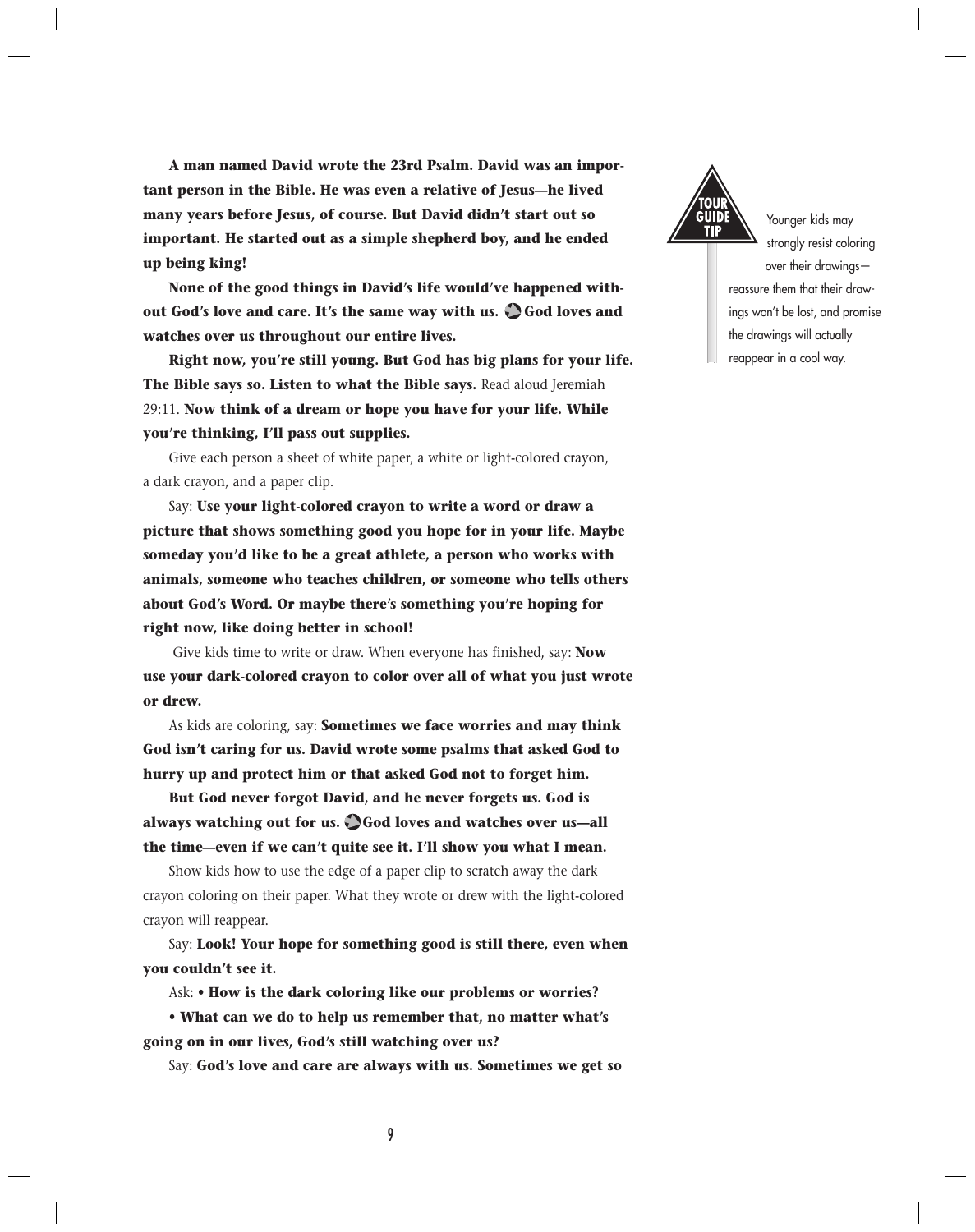**caught up in our own problems or worries that we don't see God. But God loves and watches over us in every situation, just as he did for David. Let's find out more about this guy who wrote the 23rd Psalm.**



#### (20 minutes) **Discovering David**

This activity will take kids on a quick tour of David's life, helping them discover how his words in Psalm 23 apply to their lives.

Ahead of time, copy the "Psalm 23 Stations" handout on page 14, and cut apart the instructions for each of the four Travel Stops. Then create the Travel Stops in your room. At each Travel Stop, place the appropriate instructions (face down) and a Bible. Kids will need to add their paper wads from the Departure Prayer. You'll also need to draw a fierce face on one poster board to represent Goliath and paint a blue lake or stream on the other. Set up each Travel Stop as follows:

Travel Stop 1: Close to a wall, place markers and a basket to hold about half the paper wads from the Departure Prayer. On the opposite wall, place something to represent "still water"—such as a large piece of white poster board with a blue lake painted on it.

Travel Stop 2: Place markers and a pad of sticky notes.

Travel Stop 3: In a corner of the room, place markers and the rest of the paper wads. High up on the wall, tape the poster board with the fierce Goliath face drawn on it.

Travel Stop 4: Place yellow construction paper (one sheet per person), markers, scissors, and tape on a flat work surface.

Open your Bible to Psalm 23, and show kids the passage. Say: **David wrote the 23rd Psalm—and a bunch of the other psalms in the Bible, too. I'm not sure when he wrote this psalm, whether he was young or old.**  But it's a great example of how  $\bigcirc$  God loves and watches over us, no **matter how old we are.** 

Form four groups, and assign each group to one of the Travel Stops. Tell kids not to turn over the instructions until you say "go." Say: **At each of these stops, you'll explore a part of Psalm 23 and a part of David's life. You'll have a few minutes at each Travel Stop, and I'll let you know when it's time to move to the next stop. Are you ready? Turn over your instructions and begin!**

# **Items to Pack:** Bibles,

copy of the "Psalm 23 Stations" handout on page 14, paper wads from the Departure Prayer, sticky notes, a basket, markers, yellow construction paper, scissors, tape, 2 pieces of white poster board, blue poster paint



Pretend you don't notice when kids are sticking you with sticky notes. You might want to station yourself at Travel Stop 4 and help kids with the crownmaking activity.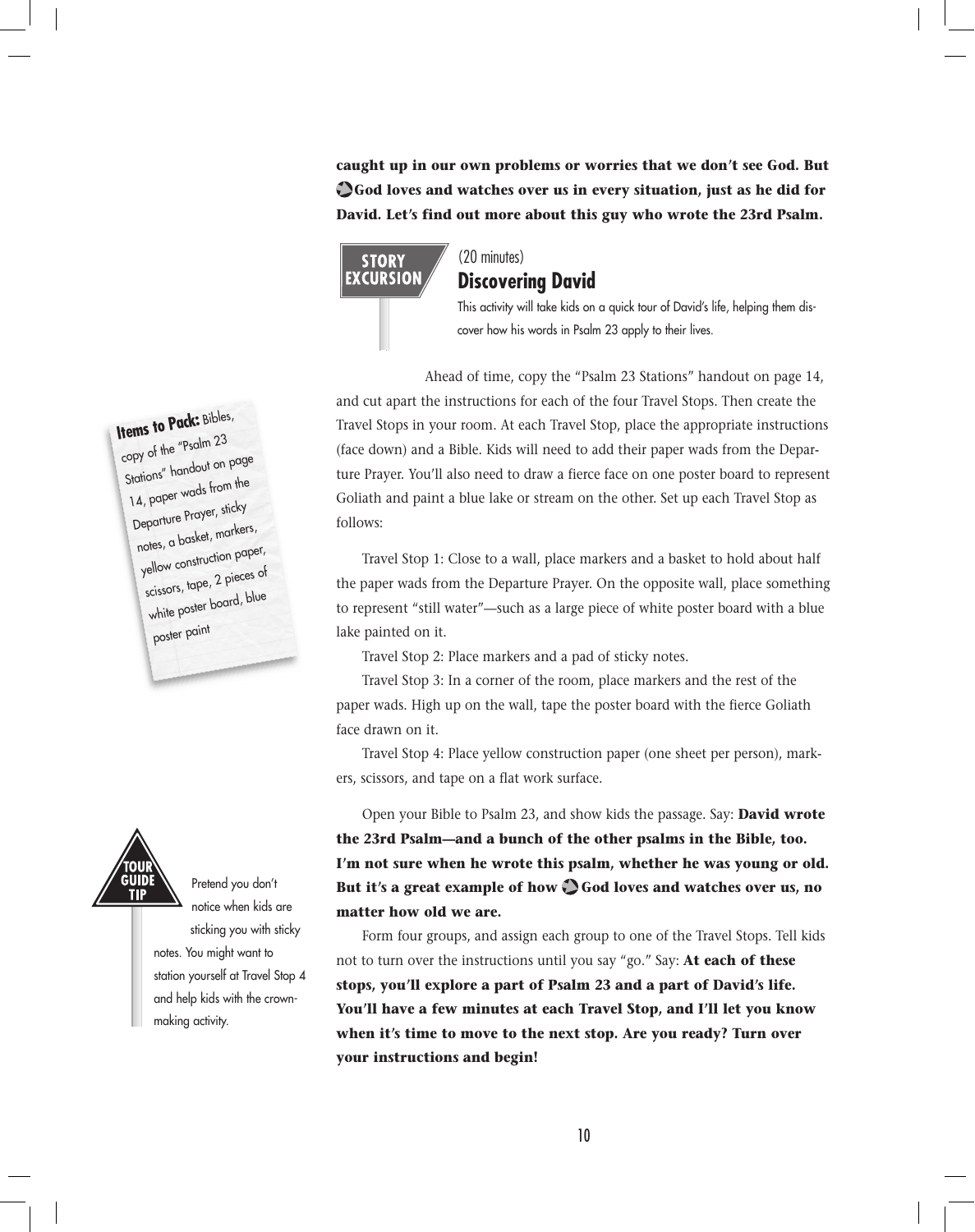Give kids a few minutes at each Travel Stop. When kids have rotated through all four stops, have them sit in a circle with you.

- Ask:  **Talk about your favorite Travel Stop.**
- **Tell why you chose to write what you did on your crowns.**
- **What's the favorite thing you learned about David?**
- **How does this help you understand Psalm 23 better?**
- **What feelings did David express in just this one psalm?**

Say: **David expressed many feelings in just this one psalm.** (If kids don't mention the following, mention them also: He acknowledged God for all God provides. He talked about how God guided him in making right decisions. He said that even when he was scared, God was with him. And he said that God not only gave him blessings here on earth, God offered him eternal life, too.)

**That's a lot to say in such a short space! Let's try writing our own psalms.**

**ADVENTURES** IN<br>GROWING

### **My Own Psalm**

(10 minutes)

This experience will help kids discover that Psalm 23 applies directly to them.

Give each person a sheet of paper and a pencil.

Say: **Let's try writing our own psalms to God, using the four parts of David's psalm I've written down. If you need to refresh your memory, feel free to read Psalm 23 as many times as necessary. Mention things from your life in your psalm, just as David did. Your psalm doesn't have to be long, and you won't have to show it to anyone else if you don't want to. Just write about how God helps you in these four areas.**

Give kids time to write, and offer help as needed. When everyone has finished, gather kids. Ask willing kids to share the psalms they wrote.

Ask: • **How can the psalm you wrote help you this week?**

Say: **Psalms are a way of talking to God, which is good to do any time. This week remember what you wrote. Hang your psalm in your room at home, or put it in a school notebook. Let it help you remember that just as God loved and watched over David, God loves and watches over us**.





Write these four themes of David's psalm on a chalkboard or sheet of poster board for kids to refer to. The parts are (1) God's provision; (2) God's guidance in making right decisions; (3) God's help when we're afraid; and (4) God's blessings and promise of eternal life.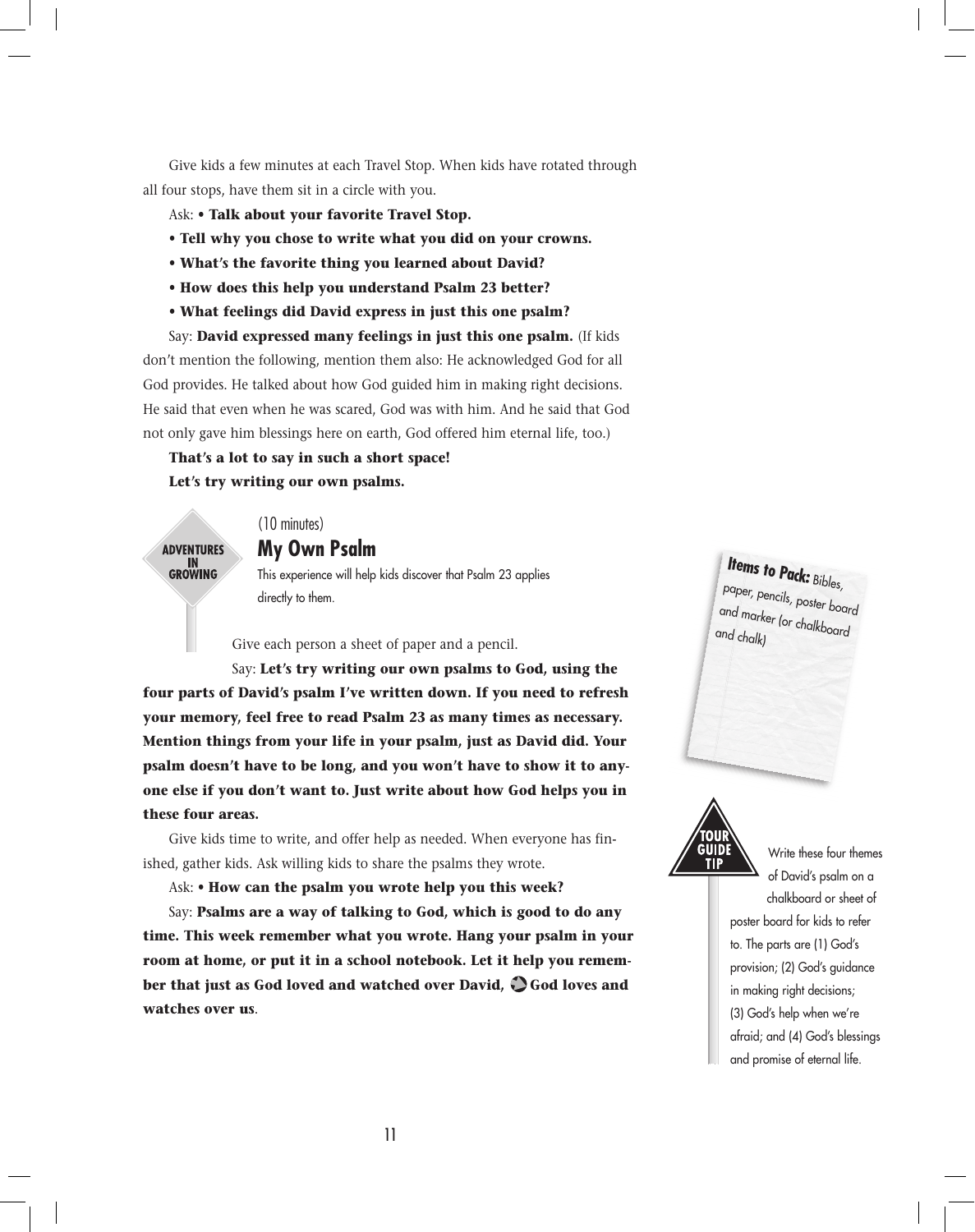#### **SOUVENIRS**

#### (10 minutes) **The Lord Is My Shepherd**

Kids will begin their Travel Journals and create their first Souvenir. This experience will help kids see that God, through the Bible, speaks directly to each of us.

Distribute one pocket folder to each child, and have kids write their names on the front. These folders will serve as kids' Travel Journals to collect the Souvenir experience in each lesson. Kids will take their Journals and Souvenirs home after Lesson 13 to remind them about the 23rd Psalm.

Give each person a pen or pencil and a copy of the "The Lord Is My Shepherd" handout.

Say:  $\bigcirc$  God loves and watches over us. To help you understand that **for sure, read through Psalm 23 on y our handout. Write your own name on all the blank lines.**

Give kids time to write. When they've finished, ask:

**• How does writing your own name in Psalm 23 make it seem different from when you first heard the psalm as David wrote it?** 

**• What's one thing you can do this week to remember how God loves and watches over you?**

Say: **Let's thank God right now for his incredible love for us.** Have kids place their handouts in their Travel Journals.



#### (10 minutes)

Use this experience to reinforce how much God loves kids.

Say: **There are all sorts of ways to talk to God. We can speak to him, write to him as David did, sing to him, and even dance for him. David did that once, but that's a whole** 

**different part of the Bible.**

**For now, let's combine a few methods as we pray to God. I'll say verses of Psalm 23, adding a motion. Then you'll repeat the words and motions.**

#### **Here we go.**

Have kids stand in a circle with you. Say Psalm 23 aloud and lead kids in the following motions.

**The Lord is my shepherd** *(point to self)***; I have all that I need.** *(Stretch arms out wide.)*

### **Items to Pack:** Bibles, copies of the "The Lord Is My Shepherd" handout on page 15, pocket folders (1 per child), pens, pencils



many important people were shepherds: Abel, Abraham, Lot, Isaac, and Jacob were all shepherds. The wives of Isaac and Jacob were shepherdesses. And Joseph introduced his family to Pharaoh as shepherds.

In the book of Genesis,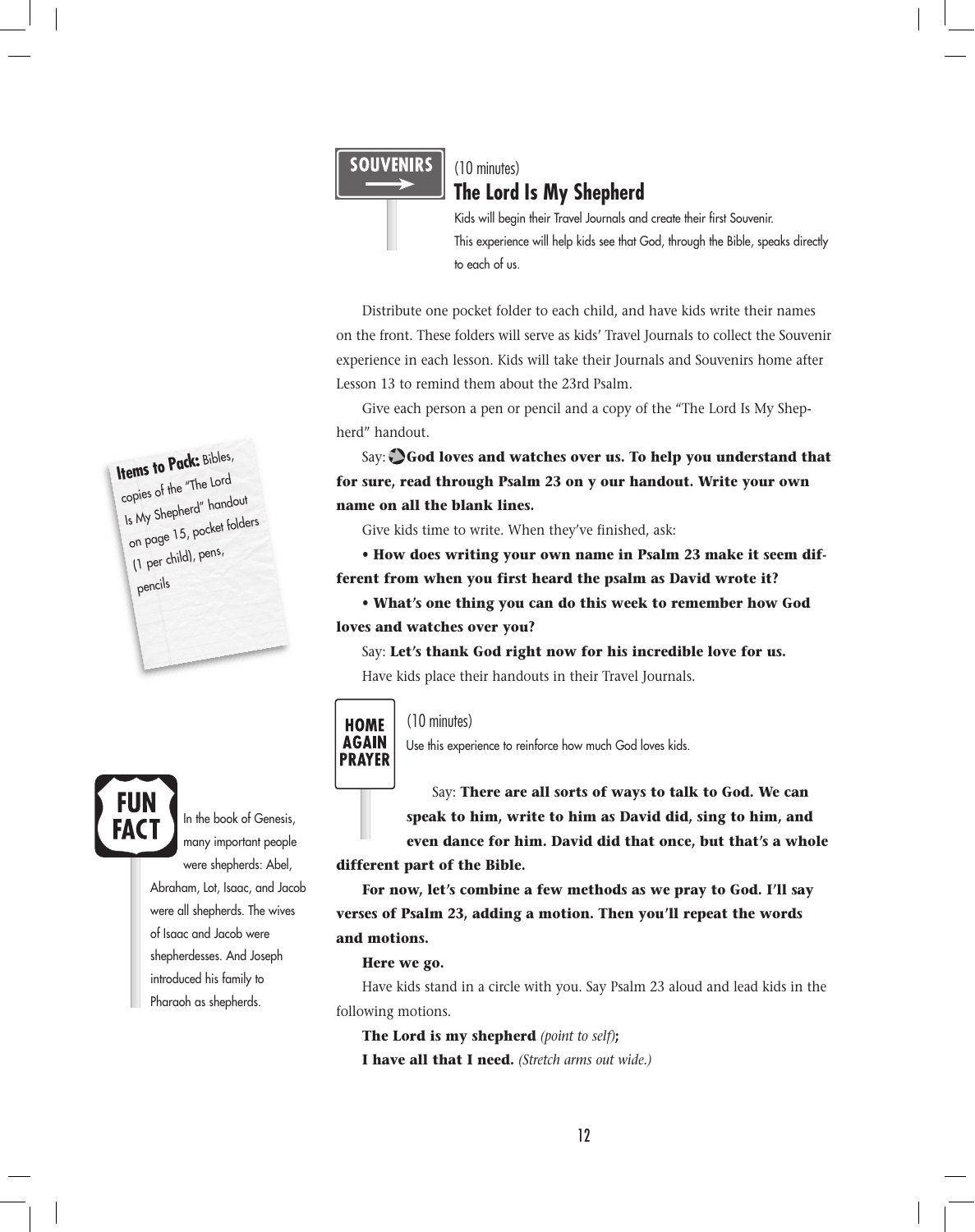**He lets me rest in green meadows** *(put palms together at one side of face)***; He leads me beside peaceful streams.** *(Make wavelike motions with hands.)* **He renews my strength.** *(Make muscles.)* **He guides me along right paths** *(walk in place)***, Bringing honor to his name.** *(Point up.)* **Even when I walk through the darkest valley** *(cup hands over eyes)***, I will not be afraid** *(hug self)***,**

**For you are close beside me.** *(Point left and right.)*

**Your rod and your staff protect and comfort me.** *(Cross fists in front of you.)*

**You prepare a feast for me in the presence of my enemies.** *(Pretend to eat.)*

**You honor me by anointing my head with oil.** *(Touch hands to head.)* **My cup overflows with blessings.** *(Cup hands in front of you.)*

**Surely your goodness and unfailing love will pursue me all the days of my life** *(turn in a circle)***,**

**And I will live in the house of the Lord forever.** *(Stretch arms up high.)* **Amen.**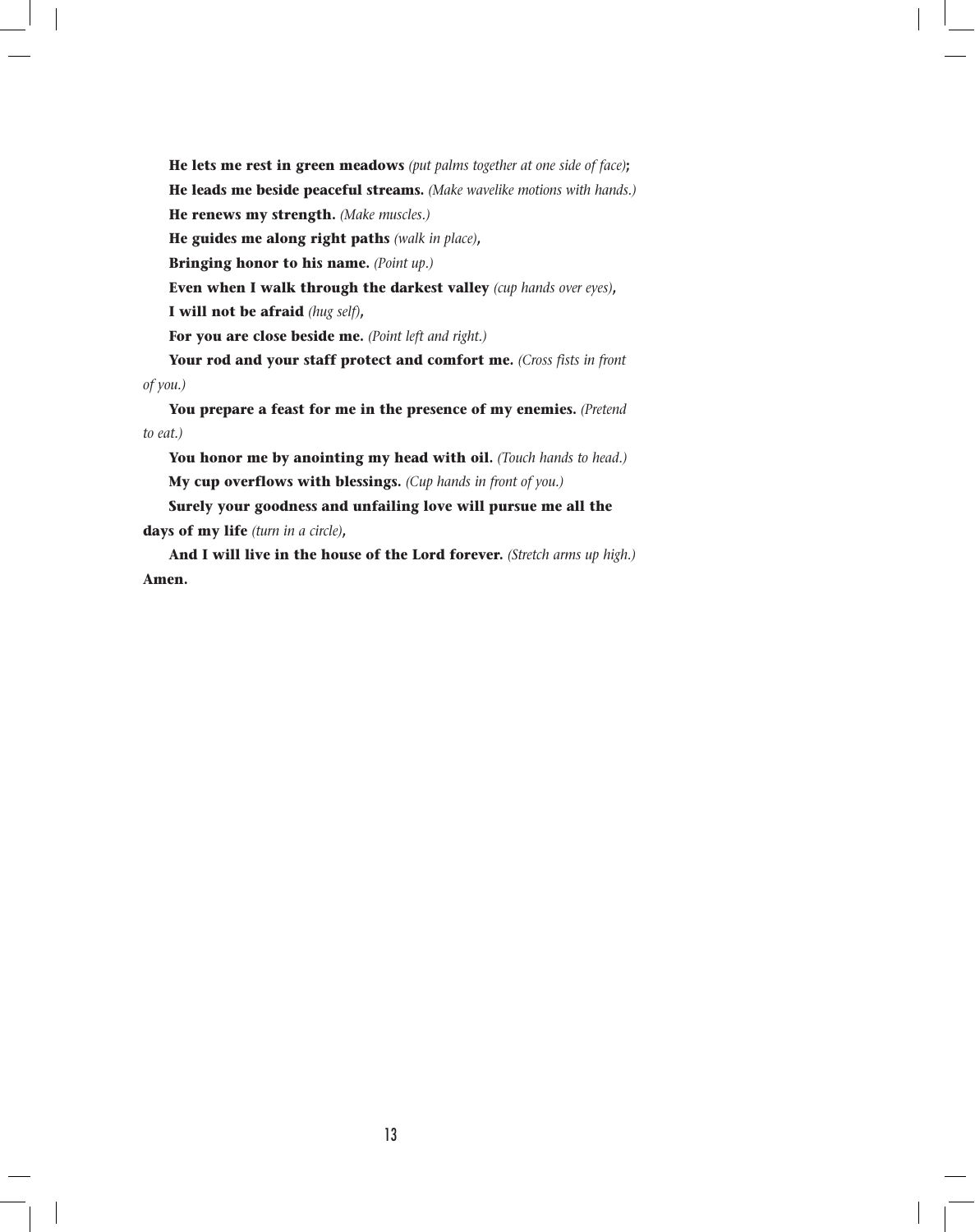# **Psalm 23 Stations**

Directions: Cut apart the four sections below, and place each at the appropriate Travel Stop.

# Travel Stop 1

Read Psalm 23:1-2 together.

- David was a shepherd boy when he was young.
- Take two of the paper wads, and write one word on each that describes something good God gives you. Then guide your sheep (those paper wads) across the room to the "water" and back—without using your hands.

## Travel Stop 2

- Read Psalm 23:3 together.
- One time, after they became enemies, David could have killed Saul, but he knew that wouldn't please God. Instead, he snuck up on Saul and secretly cut off part of his robe.
- Write one word on a sticky note that stands for something you need God's help with. Then take the note, sneak up on your leader, and stick it on his or her back. Don't get caught!

### Travel Stop 3

- Read Psalm 23:4 together.
- When David was young, he faced an enemy who was big—really big—like 10 feet tall! He killed this giant, who was called Goliath, using only a few small stones and a slingshot.
- Take two or three of the paper wads, and on each one write one worry or fear that you'd like God to help you with. Then see how many times you can hit Goliath with your paper "stones."

# Travel Stop 4

- Read Psalm 23:5-6 together.
- God cared for David, and he took him from being a shepherd boy to being king.
- Your job is to make a kingly crown to wear. On your crown, write the first thing you'd do to bless others if you were king.

Permission to photocopy this handout from *Kids' Travel Guide to the 23rd Psalm* granted for local church use. Copyright © Group Publishing, Inc., P.O. Box 481, Loveland, CO 80539. group.com